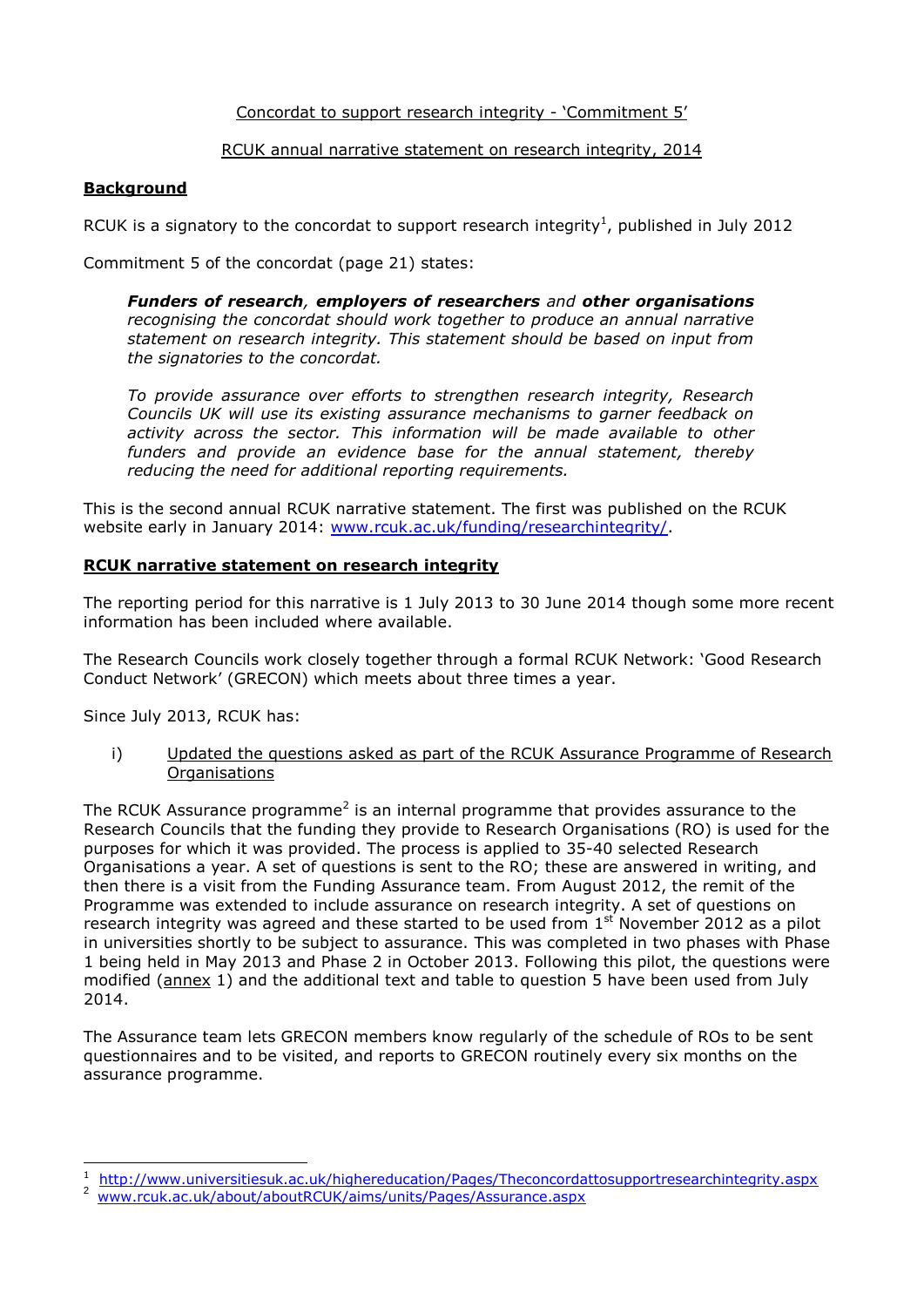RCUK already has a memorandum of understanding with the Wellcome Trust to share the findings from the assurance programme, subject to receiving the consent of the research organisation.

As reported in RCUK's first narrative statement, during the period  $1<sup>st</sup>$  November 2012 to 31 $<sup>st</sup>$ </sup> March 2013, seven ROs were included in the pilot. In summary, the conclusions were:

- On the basis of the responses received, all seven were found to comply with the RCUK guidelines.
- In the past year, there had been two formal investigations (at different institutions). One was for plagiarism (upheld); and the second was for a breach of duty of care (upheld).

The reporting period for this report is April to March. From 1 April 2013 to 31 March 2014, 15 ROs were given assurance ratings for Research Integrity and of these 10 were given a "Satisfactory" Rating and 5 were given a "Substantial" rating. In summary, the responses of showed that:

- All 15 Research Organisations were complying with the RCUK guidelines;
- In the past year, there had been 24 cases of misconduct investigated at seven institutions;
- Of these, two cases were upheld, 14 cases were dismissed after investigation, three were still being investigated and there were five cases where the outcome was still to be notified to AASG.

In future years (April – March), we propose to continue to report trend data.

ii) Strengthened RCUK's expectations for doctoral training regarding research integrity and good research conduct

The RCUK `Expectations for Doctoral Training', published in June 2013<sup>3</sup>, make a direct reference to the Concordat for Research Integrity and specifically state that "Students must receive training in the principles of good research conduct in their discipline, and understand how to comply with relevant ethical, legal and professional frameworks."

# iii) Participated in Science Europe (SE) activities in research integrity

RCUK has participated in meetings of the Science Europe General Assembly, including final approval (at the meeting on  $21^{st}$  November 2013) of the SE Roadmap<sup>4</sup> which includes a section on 'Research Integrity' (annex 2). This is being taken forward by a Working Group on Research Integrity, on which RCUK is represented. The Group is chaired by Dr Maura Hiney (Head of Policy, Evaluation and External Relations, Health Research Board, Ireland). There is a two-year work plan. The Working Group met on 25<sup>th</sup>-26<sup>th</sup> September 2013 in Brussels and on 28<sup>th</sup>-29<sup>th</sup> January 2014 in Madrid.

The main activity has been to undertake a mapping exercise during May/June. The outcome will be discussed at the next Working Group meeting in September 2014. The Working Group's five core activities are each led by a task group:

• Task Group 1 (Mapping) will provide inventory and comparative analysis of existing policies, codes and processes relevant to promotion, prevention and protection of research integrity in Europe that can inform all of the other Task Groups.

• Task Groups 2 (Training) and 3 (Awareness-raising) will concern themselves with current evidence on promotion of good research practice and prevention of misconduct through

<sup>3</sup> <http://www.rcuk.ac.uk/media/news/130617/>

<sup>4</sup> <http://www.scienceeurope.org/downloads>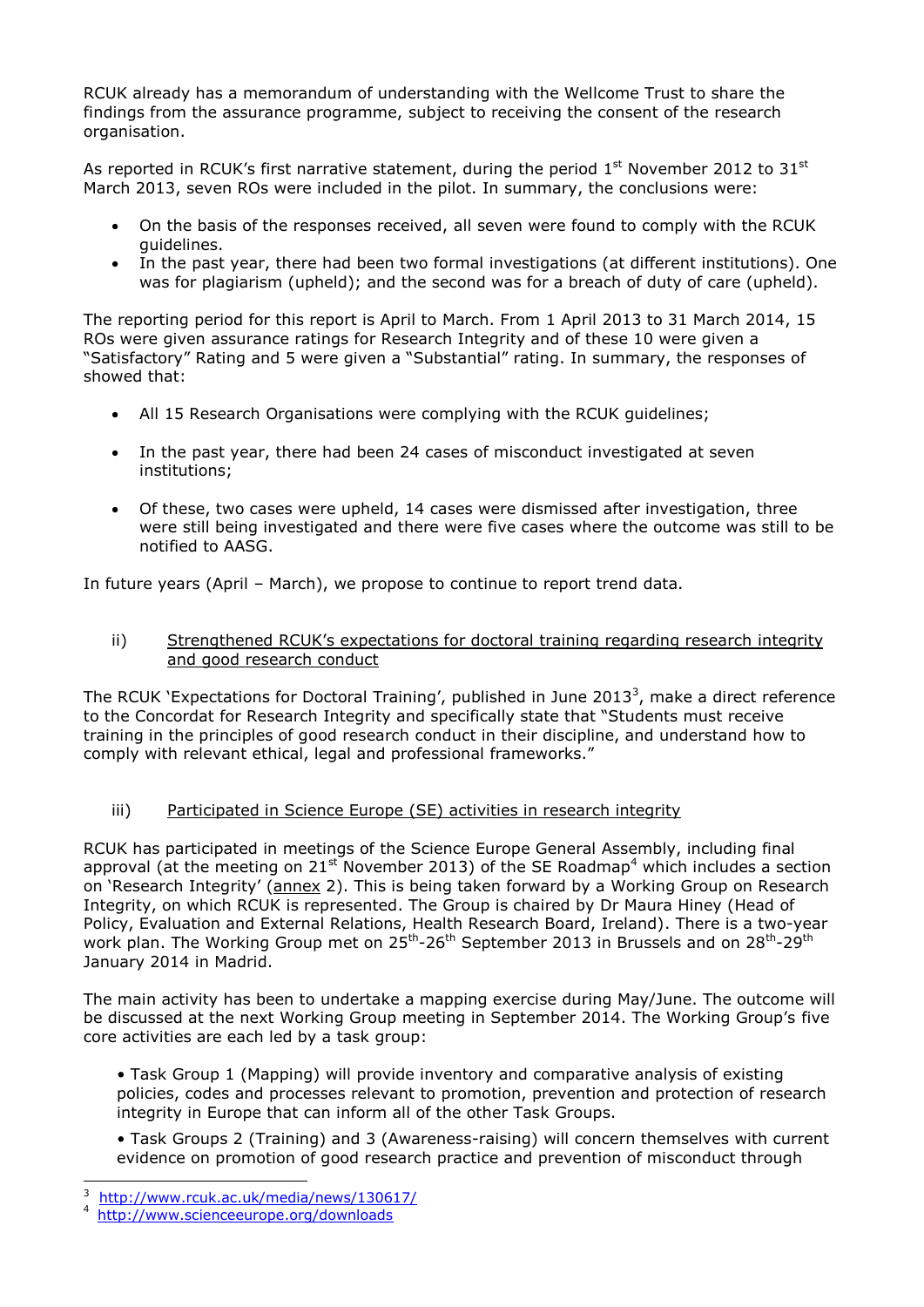training and awareness-raising. These Task Groups will seek to identify best practice models for application by MOs and associated research performers in these arenas.

• Task Group 4 (Increasing knowledge) will review and consolidate the currently available baseline evidence on misconduct, behaviours, and lessons in order to gain a better understanding of the levels and drivers of misconduct but also what incentivises good research behaviours, and identify appropriate metrics and indicators for future monitoring of the success of research integrity initiatives.

• Task Group 5 (Strengthening collaboration) will look at the important issues of crossborder, inter-sectoral, inter-disciplinary collaboration and transparency of policies and procedures and seek to identify best practice approaches for application by MOs.

More details, including the Working Group membership, are at: [www.scienceeurope.org/policy/working-groups/Research-Integrity](http://www.scienceeurope.org/policy/working-groups/Research-Integrity)

#### iv) Heads of International (Biomedical) Research Organisations (HIROs) meeting, Shanghai, 2 July 2014

Sir John Savill (CEO, MRC) attended a meeting of HIROs on 2<sup>nd</sup> July. Issues discussed included:

- Definition of research misconduct. There were degrees of misconduct. The seriousness of an accusation of Research Misconduct and the consequences meant that only the most serious of instances tended to be identified and addressed as misconduct. It might be better to have systems that took a more graded approach. That way poor behaviour could formally be identified and managed without necessarily leading to the sanctions that a case of serious misconduct might require. A matrix approach might be useful.
- Prevention and training. There would be benefits in sharing materials used to train researchers on the topic of Research Misconduct; for instance in the US researchers often referred to the National Academy of Sciences' 'On Being a Scientist'.
- Privacy laws meant that funders sometimes could not tell each other, or research institutions, if they had applied sanctions to a particular researcher. This was a particular worry for HIROs due to the potentially serious consequences of misconduct in health research. It ought to be possible for cases where there was proof of serious misconduct to be made public.

HIROs would return to the topic at a subsequent meeting.

# v) Nuffield Council on Bioethics project on the culture of scientific research

This project, which started in February 2014, is examining the culture of scientific research in the UK. The project invited comments from individuals from April-July to gather views on the pressures currently experienced by researchers, how this affects the behaviour of researchers and the research they produce, and debate what might be needed to maintain an ethical culture for scientific research in the future. The project is also holding various workshops during the latter half of the year. The Research Councils have participated in one of these. The report was published on 4<sup>th</sup> December 2014. (More detail at: [http://nuffieldbioethics.org/project/research](http://nuffieldbioethics.org/project/research-culture)[culture\)](http://nuffieldbioethics.org/project/research-culture).

#### vi) ESRC symposia on generic ethics principles

In considering the need to raise awareness of and promote adherence to good research practice, in 2012, ESRC, along with other partners (British Psychological Association and the British Sociological Association), supported the Academy of Social Science (AcSS) and the Association for Research Ethics Committees (AREC) to carry out a series of three symposia on the topic of 'Generic Ethics Principles in Social Science Research'. These successful symposia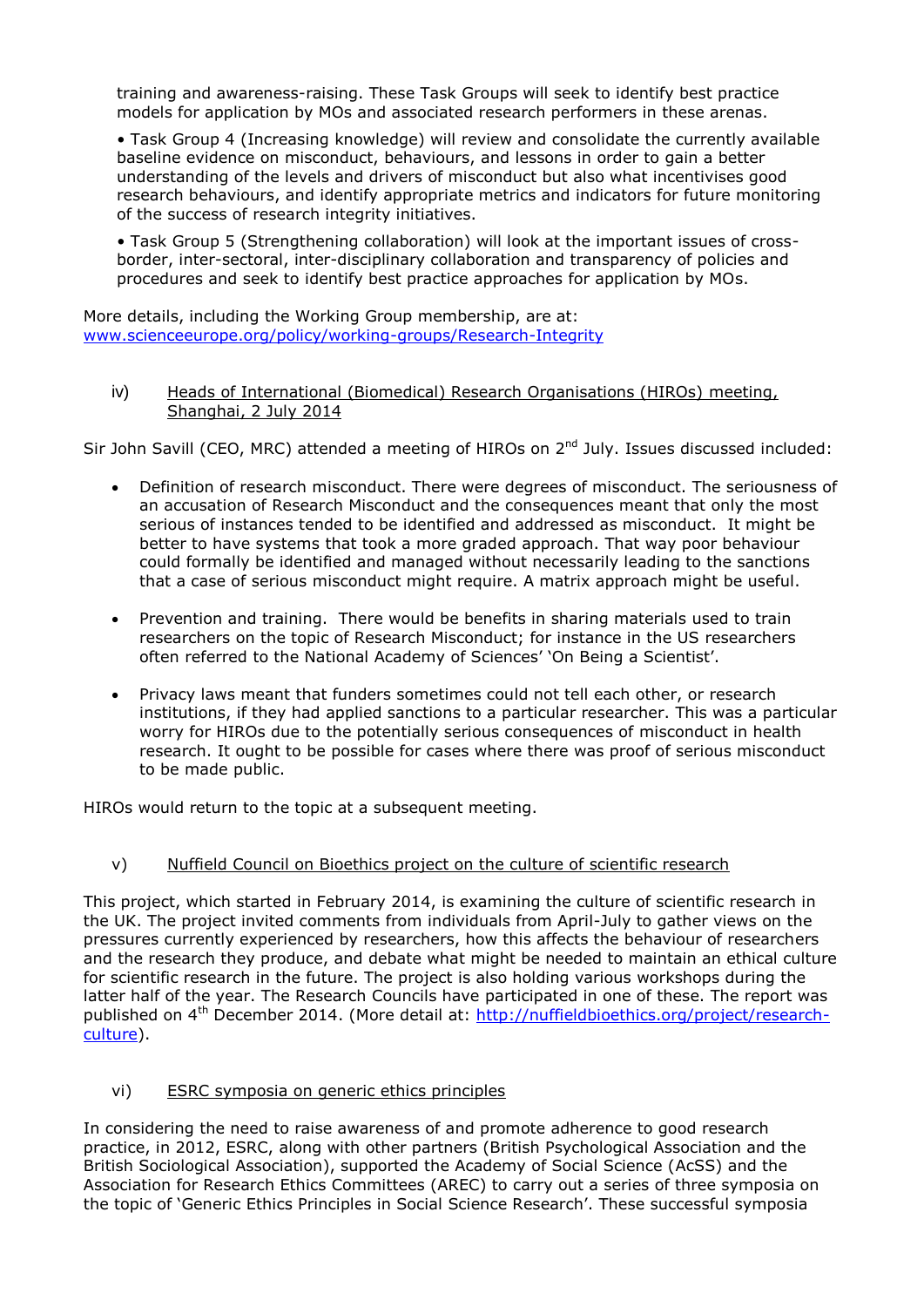were held in the spring of 2013 and resulted in a series of three professional briefings - see link to the third of these briefings: [https://acss.org.uk/wp-content/uploads/2014/01/Professional-](https://acss.org.uk/wp-content/uploads/2014/01/Professional-Briefings-3-Ethics-r.pdf)[Briefings-3-Ethics-r.pdf](https://acss.org.uk/wp-content/uploads/2014/01/Professional-Briefings-3-Ethics-r.pdf) .

The Generic Ethics Principles in Social Science' project is a long-term programme, and in January 2014 the AcSS produced the following mission statement to guide their ongoing activities: "The Generic Ethics Principles in Social Science project of the Academy of Social Sciences was established in 2010. It is committed to working with social science learned societies, research funders, higher education establishments and participants in research. Its aim is to mutually advance the understanding and application of core ethics values that should inform and underpin social science research in all aspects from inception and review through data acquisition, analysis and management to dissemination and application".

#### vii) AHRC Early Career Fellow

AHRC Early Career Fellow Marie-Andrée Jacob of Keele University completed her study "Judging the Medics' Science: misconduct and research culture in disciplinary proceedings" and the MRC hosted a stakeholder workshop in September 2013 to help disseminate the findings.

[December 2014]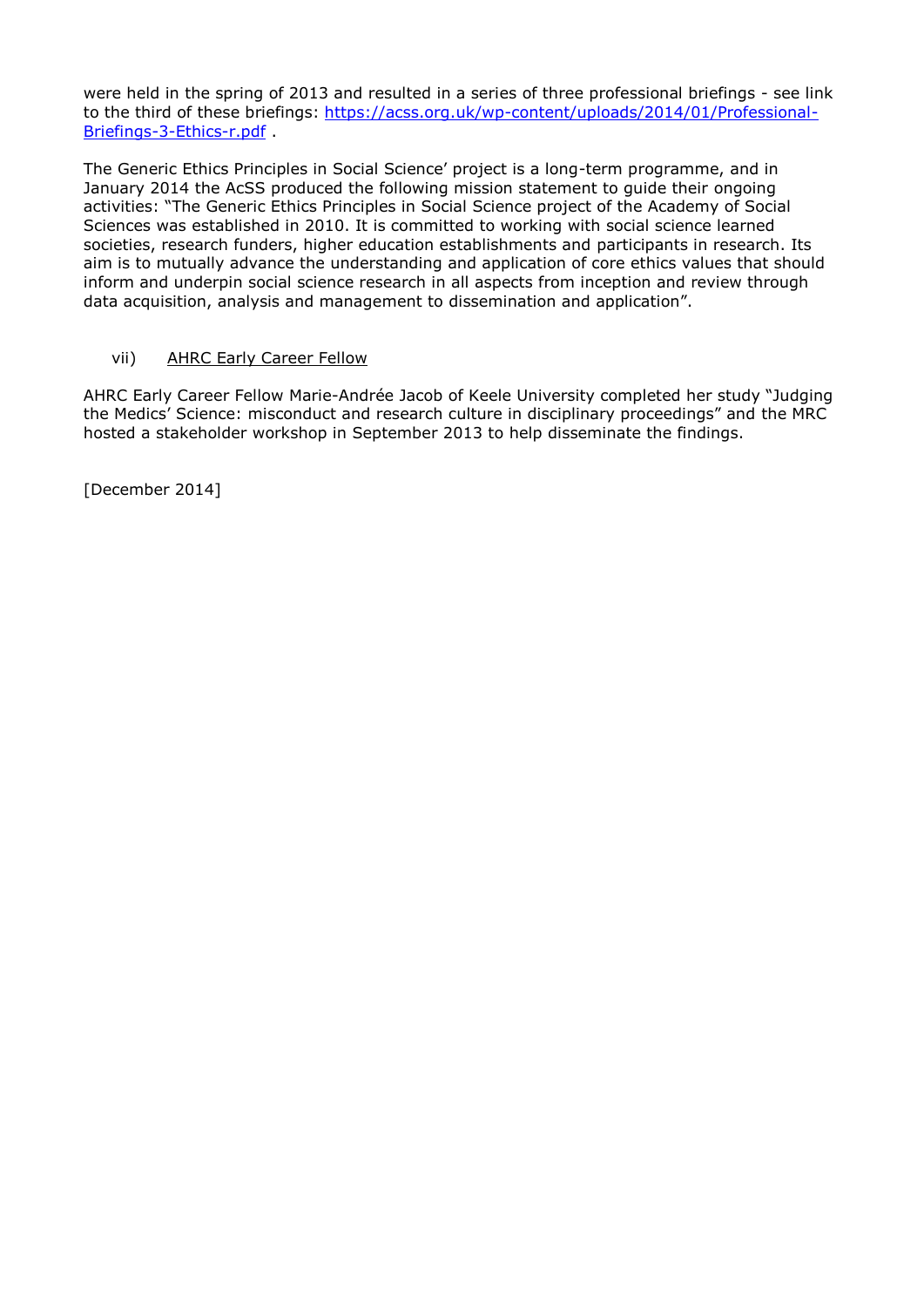# Research Integrity & Ethics - Assurance questions (modified, July 2014)

[On the RCUK website at: [www.rcuk.ac.uk/funding/researchintegrity/\]](http://www.rcuk.ac.uk/funding/researchintegrity/).

*The Research Organisation is required to have procedures for governing good research practice, and for investigating and reporting unacceptable research conduct that meet the requirements set out in the Concordat to Support Research Integrity (2012)<sup>5</sup> and the RCUK Policy and Guidelines on the Governance of Good Research Conduct (2009)<sup>6</sup> and any subsequent amendments.*

*The reasons for collecting the information are:*

- *i) Primarily to provide assurance to the RCs that HEIs are complying with the RCUK Policy and Guidelines on the Governance of Good Research Conduct;*
- *ii) But also, to feed in to RCUK's narrative statement in meeting the requirements of the Concordat; and*
- *iii) To allow RCUK to compare the data it receives from HEIs as part of the assurance programme with other information about research misconduct received by other routes, either from HEIs or from elsewhere.*

*RCUK plans to make public annually:*

- *Numbers of HEIs where the Assurance programme has revealed that the HEI has and has not complied with RCUK guidelines on statements/processes/name responsible persons etc.*
- *Numbers of formal investigations of research misconduct that have been undertaken in the past three years which relate to researchers funded by or responsible for funding from Research Councils (including supervisors of postgraduate awards). (Q11.5)*
- *Trend data on the above (following year one).*

*No HEI will be named. It is recognised that numbers will need careful explanation as increases may be 'good' as they may reflect better reporting.*

*NB The RCUK Policy and Guidelines requires Research Organisations to keep the relevant Research Council(s) informed of all allegations of research misconduct - at the time the allegation progresses to the formal investigation stage - wherever the case concerns individuals and/or research awards funded by the Council(s). (Page 10).*

# **Questions**

1 Please confirm that you have policies and procedures in place that meet the above requirements, including processes for dealing with allegations of misconduct. How often are these reviewed and when were they last reviewed?

2 Please provide the publicly accessible weblink to these policies and the name of the senior officer responsible for dealing with cases of misconduct.

3 How are these policies disseminated to staff? Please indicate if any special provision is made for new employees (including post-graduate students) and also how staff awareness is maintained.

 5 [www.universitiesuk.ac.uk/highereducation/Documents/2012/TheConcordatToSupportResearchIntegrity.pdf](http://www.universitiesuk.ac.uk/highereducation/Documents/2012/TheConcordatToSupportResearchIntegrity.pdf) 6

[www.rcuk.ac.uk/documents/reviews/grc/RCUKPolicyandGuidelinesonGovernanceofGoodResearchPracticeFebruary2013.p](http://www.rcuk.ac.uk/documents/reviews/grc/RCUKPolicyandGuidelinesonGovernanceofGoodResearchPracticeFebruary2013.pdf) [df](http://www.rcuk.ac.uk/documents/reviews/grc/RCUKPolicyandGuidelinesonGovernanceofGoodResearchPracticeFebruary2013.pdf)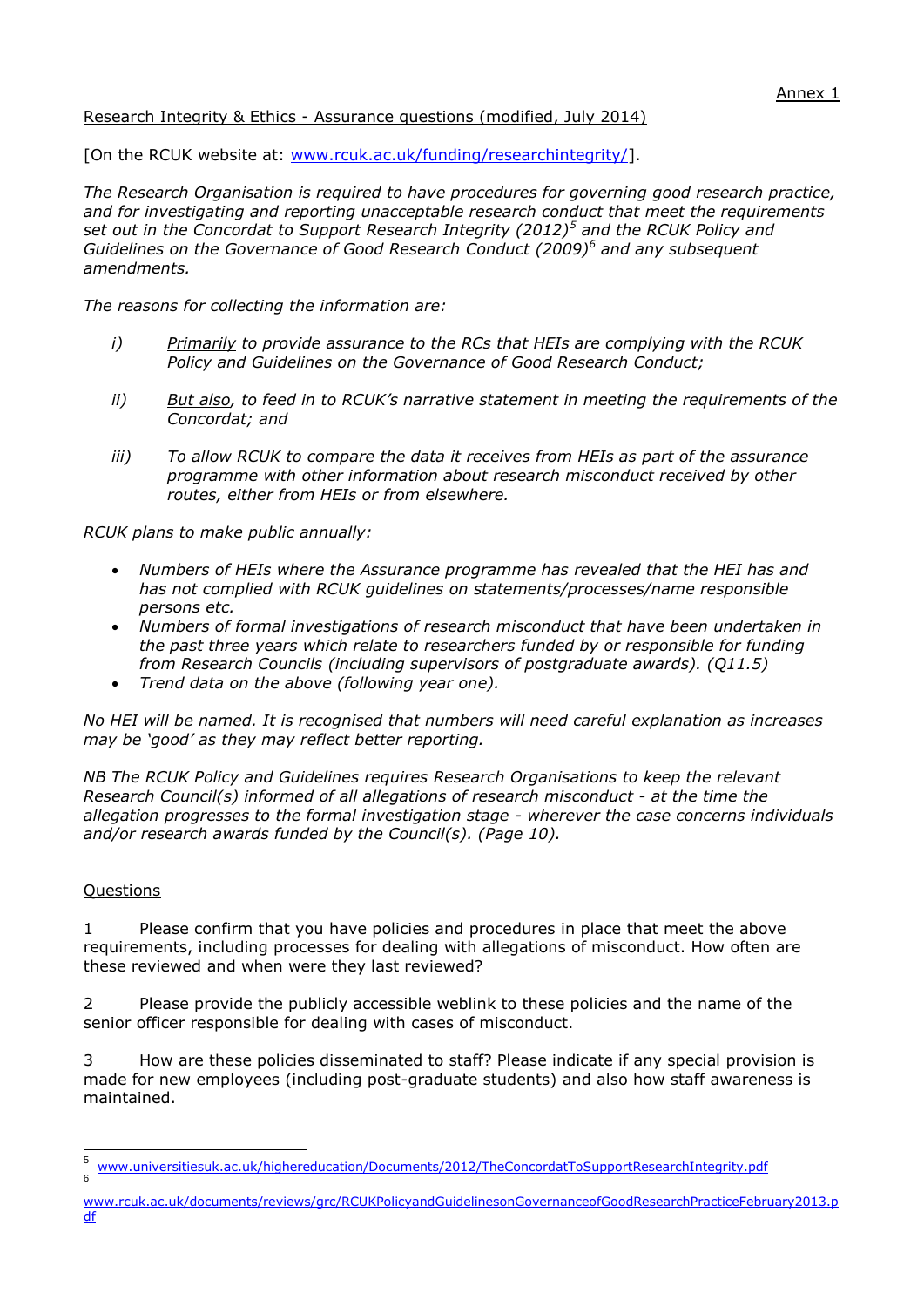4 Please outline any actions and activities that have been undertaken to support and strengthen understanding and application of research integrity issues (for example, postgraduate and researcher training, or process reviews).

5\* How many formal investigations of research misconduct have been completed in the past three completed academic years which relate to researchers funded by or responsible for funding from Research Councils (including supervisors of postgraduate awards)?

6 The Research Councils expect that the research they support will be carried out to a high ethical standard. Please explain the arrangements you have in place for reviewing that any research funded by the Research Councils is planned and conducted in accordance with such ethical standards.

# \* For question 5

- "Formal investigation" should be as described in the RCUK Policy and Guidelines (page 8).
- The relevant date should be when the formal investigation is completed.
- By completing the table below, please give by academic year  $(1 \text{ Oct} 30 \text{ Sept})$ , for the past three completed academic years (starting with the most recent completed year), the number of completed investigations.
- And for each instance:
	- o Whether it was Fabrication, Falsification, Plagiarism, Misrepresentation, Breach of duty of care or Improper dealing with allegations of misconduct (all as defined in the RCUK Policy, pages 6-7), or other. (If 'other', please explain briefly); and
	- $\circ$  Whether the allegation was upheld (in whole or in part). If in part, please give brief details in the final row.
- Names of individuals are not required.
- In terms of overall numbers, there are no 'right' or 'wrong' answers.

|                     | Number of formal<br>investigations completed |        |        | Number of allegations upheld<br>(in whole or in part) |        |        |
|---------------------|----------------------------------------------|--------|--------|-------------------------------------------------------|--------|--------|
|                     | Year 1                                       | Year 2 | Year 3 | Year 1                                                | Year 2 | Year 3 |
| Fabrication         |                                              |        |        |                                                       |        |        |
| Falsification       |                                              |        |        |                                                       |        |        |
| Plagiarism          |                                              |        |        |                                                       |        |        |
| Misrepresentation   |                                              |        |        |                                                       |        |        |
| Breach of duty of   |                                              |        |        |                                                       |        |        |
| care                |                                              |        |        |                                                       |        |        |
| Improper dealing    |                                              |        |        |                                                       |        |        |
| with allegations of |                                              |        |        |                                                       |        |        |
| misconduct          |                                              |        |        |                                                       |        |        |
| Other (please       |                                              |        |        |                                                       |        |        |
| specify)            |                                              |        |        |                                                       |        |        |
| Details of any      |                                              |        |        |                                                       |        |        |
| allegations upheld  |                                              |        |        |                                                       |        |        |
| in part             |                                              |        |        |                                                       |        |        |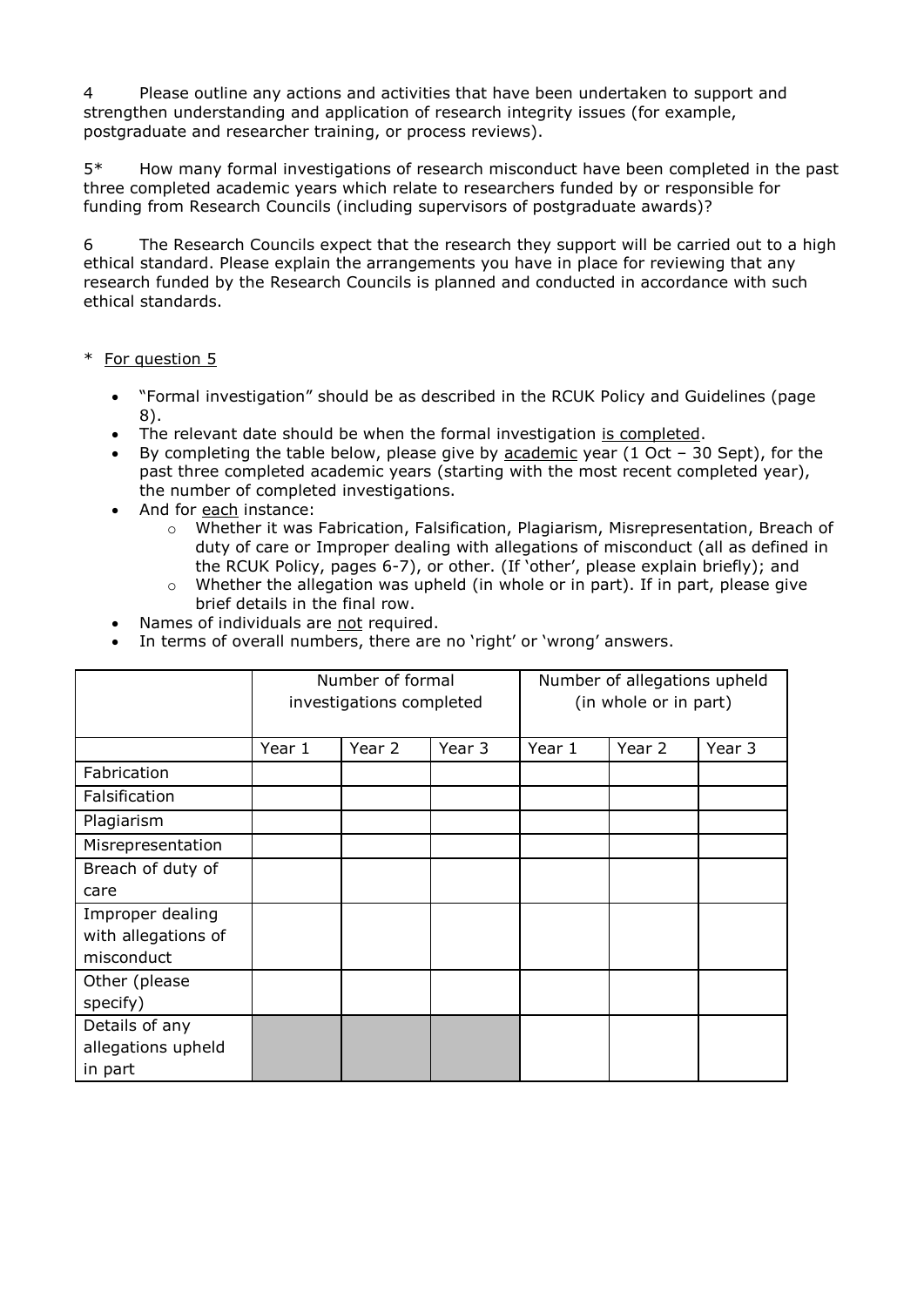Extract from the Science Europe Roadmap, 21 November 2013 (pp 23 -24)

# **Research Integrity**

Enhanced research integrity policies will contribute to:

- **Supporting borderless science** by fostering the harmonisation of procedures related to research integrity across disciplines, institutions and borders;
- **Facilitating science** by increasing the efficiency of the R&D system through increased trust between scientists and in scientific results, and by reducing the likelihood that funding is misused;
- **Communicating science** by helping to build and maintain public support for science, and by reducing the risk of misinformation based on misguided research; and
- **Improving the scientific environment** by reducing the risk of unfair career advancements based on fraudulent results, by cultivating good research practices and embedding them in an improved research culture, and by strengthening the global normative framework around research integrity.

# **What is the Issue?**

Research integrity is intrinsic to research activity and excellence. It is at the core of science itself, and is a basis for scientists' trust in each other and in the scientific record, and, equally importantly, society's trust in science. Addressing research integrity requires a holistic approach, given the linkages with other aspects of the research system, such as access to publications and data, research careers, evaluation, peer review, and research collaboration.

Individual or collective research misconduct can cover a broad spectrum of acts, but its most detrimental forms are Fabrication or Falsification of data, including under-reporting of data (which can have potential effects beyond the sphere of science itself) and Plagiarism (which can distort the internal system of scientific evaluation) (FFP). Beyond FFP, other, and perhaps even more frequent, cases of research misconduct include questionable research practices, the misuse of research data, authorship-related misconduct, and inadequate personal or leadership behaviour.

Whilst the ultimate responsibility for good research practice lies with the individual researcher, it will only flourish in an environment that embraces both personal responsibility and an understanding that safeguarding research integrity is a shared task. Therefore, the research community as a whole, its institutions and research funding providers share the responsibility to raise awareness of, promote and support adherence to, and deal with infringements of good research practice, as well as dealing with infringements.

The Singapore Statement on Research Integrity issued in 2010 provided, for the first time, a foundational document on a global scale.

At a European level, the development and dissemination of the European Code of Conduct for Research Integrity of March 2011, issued by the European Science Foundation and ALLEA (All European Academies), was an important step in creating a normative body around the issue, addressing a wide range of actors involved in the research endeavour.

On a national scale, many institutions around Europe, including Research Performing and Research Funding Organisations, academies, universities and ministries, have put in place structures to promote research integrity and to deal with misconduct. In many European countries, legislation and policies have been developed to address issues of research integrity. However, the decisions of research integrity authorities are still not sufficiently legally robust and therefore remain vulnerable.